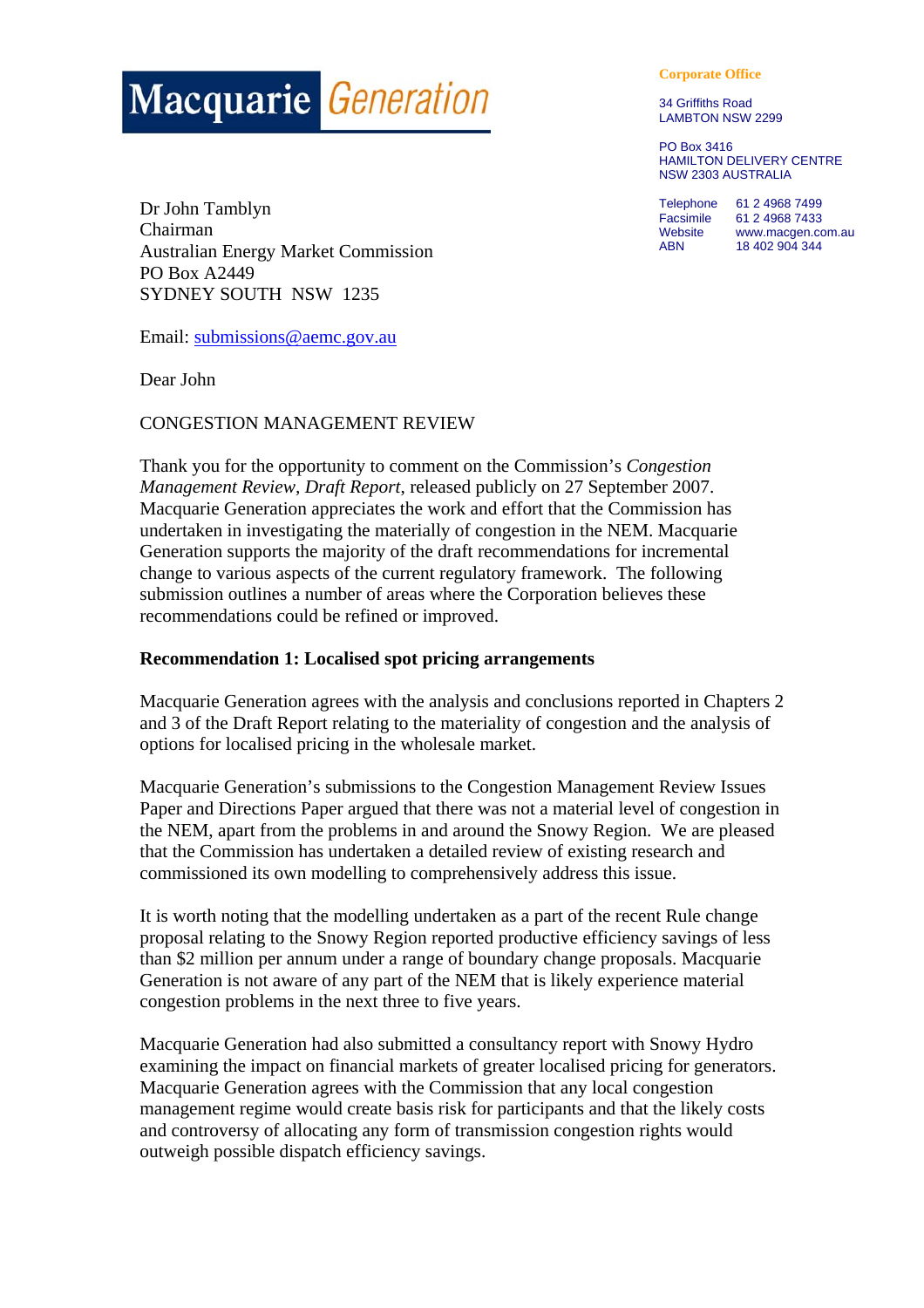## **Recommendation 2: Constrained-on payments**

Macquarie Generation agrees with the Commission that constrained-on generation is likely to be less of a problem than constrained-off generation in the NEM.

Nevertheless, Macquarie Generation remains opposed to any market arrangement that obliges market participants to supply their product at a price below the level they would voluntarily commit to sell. The current treatment of constrained-on generation creates incentives for generators to declare themselves unavailable, either through bidding behaviour or technical limits, in order to avoid this perverse outcome. This has the potential to impact system reliability.

The key benefit of introducing a system of constrained-on payments is that it would increase the transparency of constrained-on generation and introduce incentives to ameliorate its effects, for example through a revision of the rules and parameters for setting constraint equations.

Macquarie Generation believes there is merit in pursuing cost based compensation for constrained-on plant similar to the arrangements that apply when NEMMCO issues directions to generators requiring them to meet centrally determined dispatch targets. Whenever generation is constrained-on it should be treated as an 'automatic direction' and compensated accordingly.

## **Recommendation 3: Funding negative settlement residues**

Macquarie Generation agrees with the recommendation that negative residues should no longer be netted-off against positive residues within a billing week. The Corporation had supported such an arrangement when the Commission considered this matter in its Rule Determination, *Recovery of Negative Inter-regional Settlement Residue, March 2006*.

Macquarie Generation does not believe that there is any sound basis for the current arrangement of funding any weekly net negative residues from auction proceeds. The choice of a billing week instead of the SRA quarter or some other period is entirely arbitrary. If there is a good case for funding any weekly net negative residues from auction proceeds then there is no reason not to apply the same principle to all negative trading intervals.

The proposal will increase the level of participant interest in settlement residue auctions given the increase in the likely payout of IRSR units across all weeks within an SRA tranche. Reducing the risk that IRSRs units could be devalued by counter price flows should reduce the risk of inter-regional hedging and increase the level of competition in the various forward contract markets throughout the NEM.

Increased interest in IRSR units could contribute to higher future auction proceeds from which to fund any future negative settlement residues. In some cases, this change in funding arrangements could result in more competition in the SRA market, higher auction proceeds and a net increase in payments to TNSPs.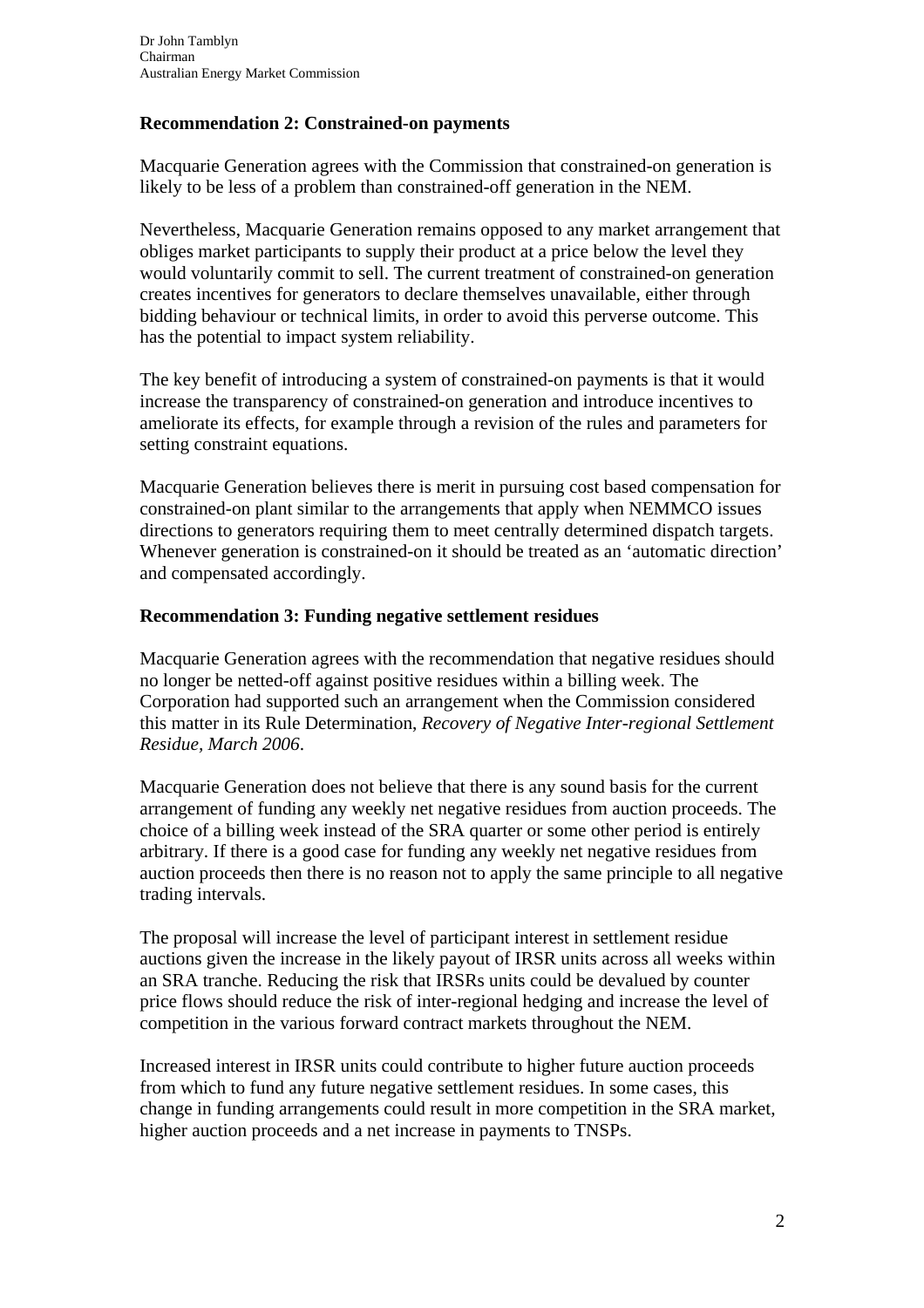Macquarie Generation does not support the proposal to fund negative residues by billing the importing region's TNSP. The Commission recognises that the emergence of 'disorderly bidding' can result in counter-price flows between regions. In this instance, the existence of intra-regional congestion can create incentives for remotely located generation within the region to bid below cost as a way of ensuring dispatch which is then settled at a relatively high regional reference price. In the process, the remote generation can displace lower cost inter-regional generation, reducing and possibly reversing interconnector flows.

Macquarie Generation does not believe that the TNSP in the importing region should be responsible for funding counter price flows caused by intra-regional congestion in the exporting region. Obliging the TNSP in the exporting region to fund negative residues caused by disorderly bidding would create incentives for the TNSP to address the underlying problem. For example, the TNSP could seek to augment that part of the network experiencing intra-regional congestion through the regulatory test process or pursue network support agreements with those generators influencing network constraints.

#### **Recommendation 4: Managing negative settlement residues**

Macquarie Generation does not believe that the Commission or NEMMCO have demonstrated the case for increasing the threshold for clamping counter-price interconnector flows from \$6,000 to \$100,000 (in negative residues).

In the ten year history of the NEM, intra-regional congestion and disorderly bidding have caused the majority of all counter-price flows between regions. The abolition of the Snowy Region will eliminate the possibility of significant loop flows between regions. Macquarie Generation believes that clamping provides a practical, albeit imperfect, mechanism to mitigate the impact of perverse bidding incentives. The Corporation considers that there may be ways to reduce the frequency of clamping in the NEM, but it should remain in place as a permanent safeguard against inefficient dispatch.

In recent times, there have been some significant counter-price events in the NEM. Macquarie Generation considers that NEMMCO should enact clamping whenever NEMDE pre-dispatch shows a breach of the threshold.

Macquarie Generation welcomes the recommendation requiring NEMMCO to detail how it interprets and applies those parts of the Rules that enable it to clamp interconnector flows. However, the Corporation considers that the Commission needs to go a step further and put in place an obligation on NEMMCO to report periodically on all incidences where counter-price flows exceed the threshold for negative residues and the reasons why the threshold was breached. If it was a system security matter that caused the breach, then NEMMCO should publish a brief market report detailing the specific factors that threatened system security.

## *Positive flow clamping*

Macquarie Generation believes that there is considerable merit in developing the positive flow clamping proposal as part of a package of congestion management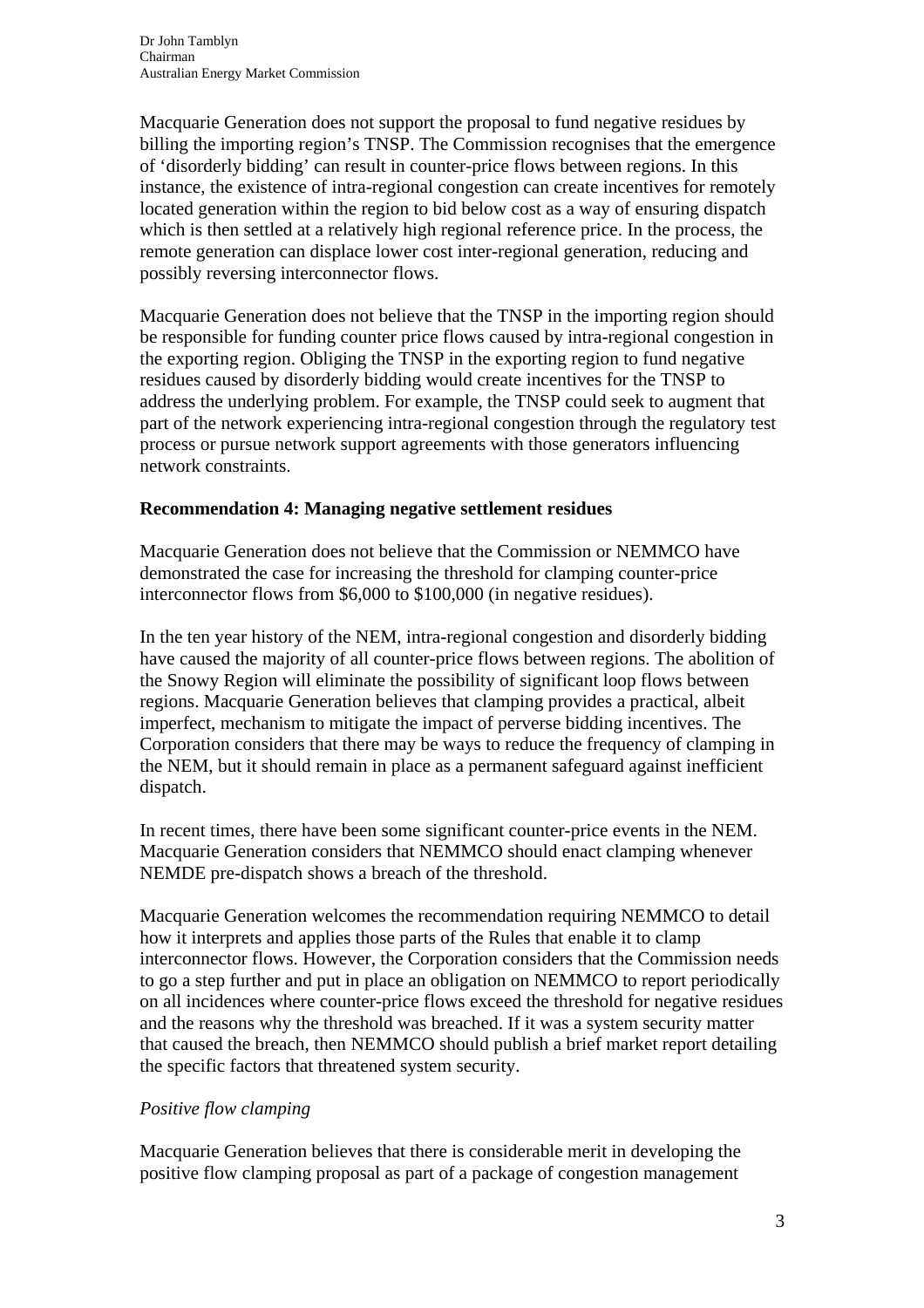recommendations to the MCE. It offers the potential for significantly improving the effectiveness of IRSR units, particularly during high price events in the NEM. This should further increase the liquidity of forward contract markets in the NEM.

The draft report outlines a number of alternative ways of implementing the PFC proposal. The Commission favours a limited proposal aimed at restoring interconnector flows to the level that prevailed prior to disorderly bidding, assuming flows were previously from the low price to high price region and there was a reversal of both the direction of flows and relative prices.

Macquarie Generation believes there is merit in analysing the possible market and efficiency impacts of introducing stronger measures to contain disorderly bidding including the introduction of a fixed level of positive interconnector flow in response to all incidences of counter-price flows. A strong form of the PFC proposal would:

- provide a locational signal for new generation investment generators that locate in a remote of the network that contribute to intra-regional congestion could be displaced by generation from the low-price region;
- provide incentives for generators and TNSPs to work together to reduce the level or impact of intra-regional congestion, for example through transmission investment or some form of contractual agreement.

The National Generators Forum commissioned an assessment of positive flow clamping by Roam Consulting (an attachment to the NGF submission). Roam raise a number of questions about how PFC would operate in practice under a range of scenarios. Roam also examine the likely incidence of counter-price flows on the major interconnectors. Macquarie Generation does not believe that the Roam report identifies any fundamental problems with the PFC proposal, but it does raise some questions that would need to be addressed as part of the further development and analysis of the proposal.

## **Recommendation 5: Settlement residue auction design**

Macquarie Generation supports the proposals to extend the duration of IRSR units by auctioning IRSR tranches up to three years in advance. Such a move would better reflect the duration of contracts in the forward market. It would also provide further scope for participants to develop more tailored products in the secondary IRSR market.

## **Recommendation 6: Network constraint formulation**

The Commission has proposed an amendment to Chapter 3 of the Rules to formalise the requirement for NEMMCO to use the "fully co-optimised network constraint formulation" to the extent practicable, except where NEMMCO reasonably determines that an alternative constraint formulation is necessary to meet system security requirements or to manage negative settlement residues.

Macquarie Generation does not consider that the term "fully co-optimised network constraint formulation" has been adequately defined by the AEMC or NEMMCO. The term describes a general concept – it does not prescribe the process or limits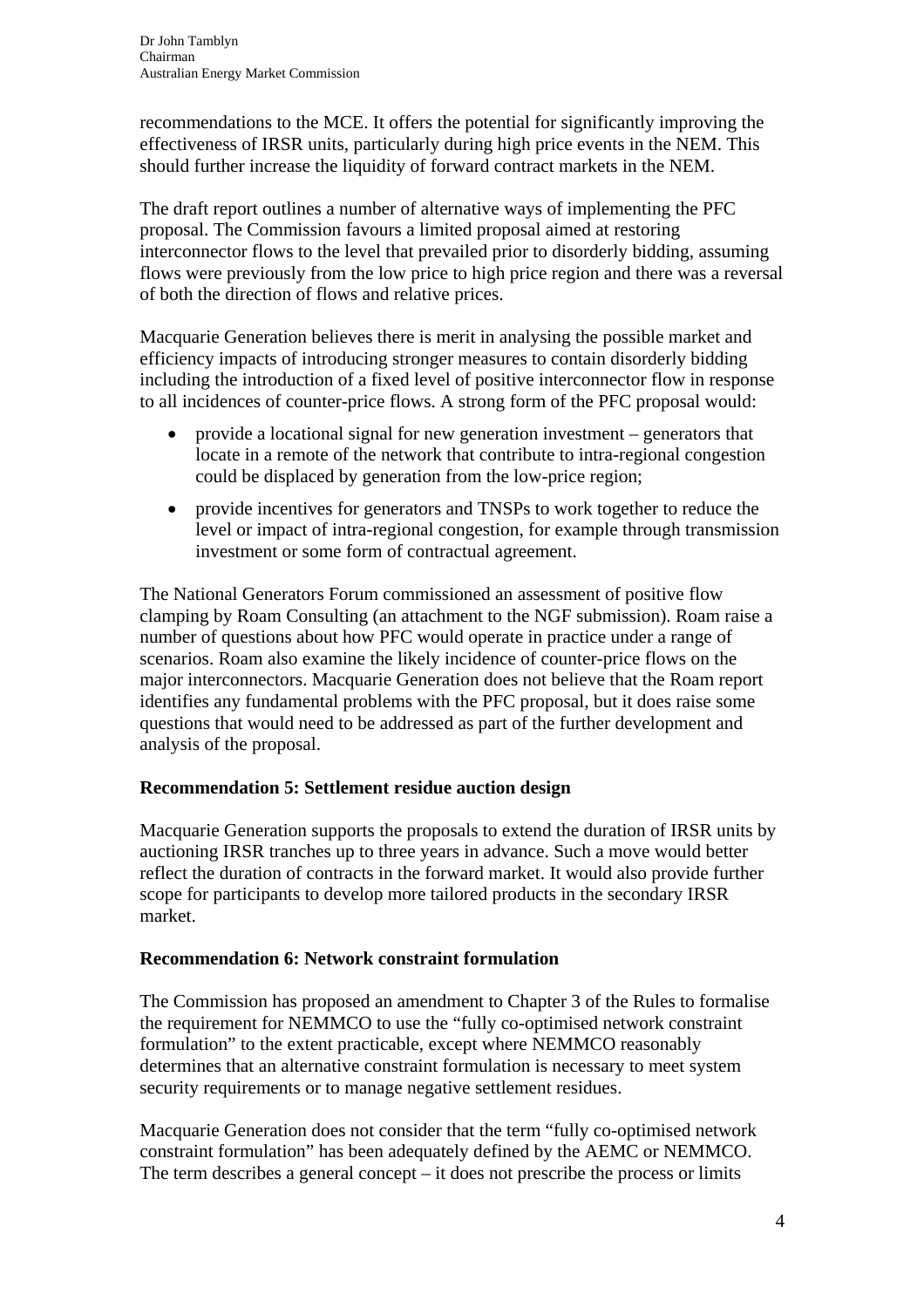associated with the development and implementation of constraint equations. Given the importance of constraint equation in determining physical dispatch and pricing outcomes, Macquarie Generation considers that the Rules should be clear and precise as to the meaning and interpretation of the term "fully co-optimised" and the limited circumstances in which NEMMCO can apply alternative formulations.

Macquarie Generation is of the view that there needs to be a broader review of the objectives of the constraint formulation process. NEMMCO has never adequately explained or demonstrated the basis for its preference for an Option 4-style formulation. It is unclear what objective NEMMCO is seeking to achieve – maximising system security, minimising safety margins<sup>1</sup>, managing network flows, or some other outcome.

Macquarie Generation considers that the definition of constraint formulation terminology in the Rules should be worded so that it is linked to achieving a specific objective (or objectives) and NEMMCO should only have discretion to alter a constraint equation if it is necessary to achieve a clearly defined outcome.

NEMMCO has discretion under the current Rules to determine its own policies for developing and formulating constraint equations. NEMMCO is able to decide:

- the threshold level for the coefficients which determine which generator and interconnector are included in constraint equations; and
- which units and interconnectors appear on the left-hand or right-hand side of constraint equations.

While NEMMCO has the power to unilaterally determine constraint formulation parameters, there are few, if any, checks and balances for market participants to assess whether NEMMCO is following its own policy procedures correctly. This is in part a reflection of the number and complexity of constraint equations, but also a lack of formal avenues for participants to question how constraint equations are formulated and updated.

Macquarie Generation has observed constraint equation formulations that seem to produce inconsistent dispatch outcomes between regions and through time. There may be good reasons for the different formulations, although the lack of transparency is a concern.

Macquarie Generation has prepared three examples of constraint equations in the NEM to show how, from the perspective of a market participant, it can be difficult to understand apparent inconsistencies in the approach to constraint formulation. The examples are taken from NSW, Queensland and Victoria using new option 4 constraints that NEMMCO has formulated in the past six months. The constraint formulation for Victoria delivers a markedly different dispatch and pricing outcome than that observed in the other regions.

 $\overline{a}$ 

<sup>&</sup>lt;sup>1</sup> Macquarie Generation has previously written to NEMMCO ( $6/4/07$ ) noting that the introduction of option 4 constraints had not resulted in any material reduction in the level of safety margins in constraint equations (www.aemc.gov.au/electricity.php?r=20070416.111240)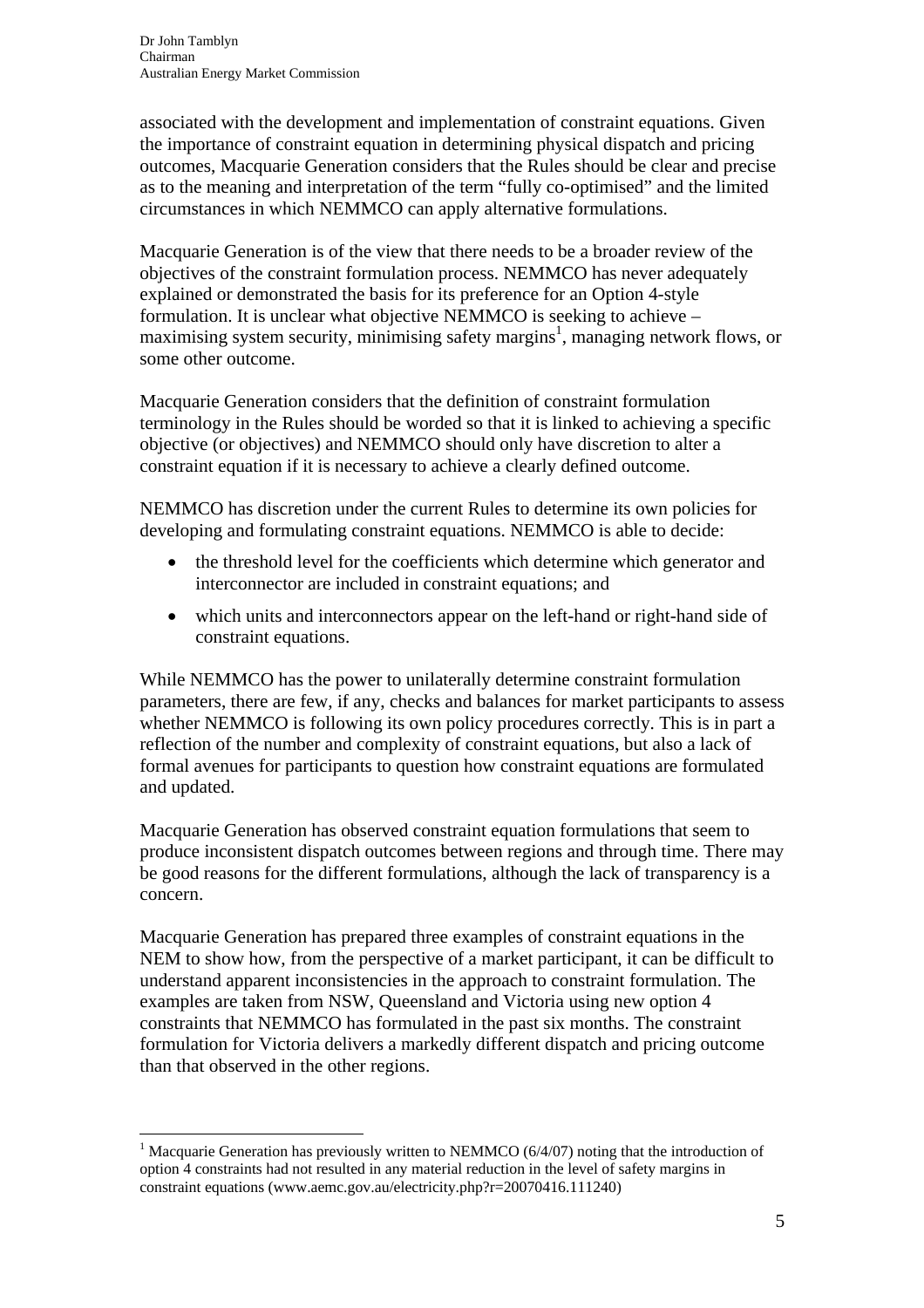Example 1 shows generating units and interconnector terms in the constraint equation that NEMMCO uses to manage flows on transmission line 39 from Yass to Sydney West under system normal conditions (constraint ID: N>>N-NIL V) (see Figure 1). In this instance, flows on Snowy to NSW interconnector have the most direct impact on the thermal limit. It would seem reasonable to expect some constraining-off of interconnector flows and possibly some constraining-off and -on of local generation to manage this limit.

However, under this constraint equation:

- all generators are constrained-off (as shown in red);
- all interconnectors terms are constrained-off;
- units with small coefficients relative to the Snowy to NSW interconnector are constrained-off. For example, Munmorah has a coefficient of 0.082. Following scaling, every 1 MW increase in Munmorah output would add only 0.022 MWs of flow across TL 39. It is difficult to understand why this term is included in the equation.

Because every generator and interconnector is constrained-off, it is not at all clear how the price is set in NSW – it could be an imported price or set by the interaction of generator offers in NSW.



*Figure 1: Managing flows on transmission line 39, NSW region* 

Example 2 shows system normal constraints that NEMMCO uses to manage voltage stability for a trip on the transmission lines across the Tarong cut set (see Figure  $2$ ) – Tarong to Calvale (Q^^NIL\_TR\_CLTR), Tarong to Blackwall (Q^^NIL\_TR\_TRBK) and Woologa to Palmwoods  $(Q^{\wedge n}NIL$  TR WOPW). In this instance, it would seem reasonable to expect that NEMMCO would constrain-off generation in Central and South-Western Queensland to manage the stability limit, leaving remaining local generation to participate in the price setting process.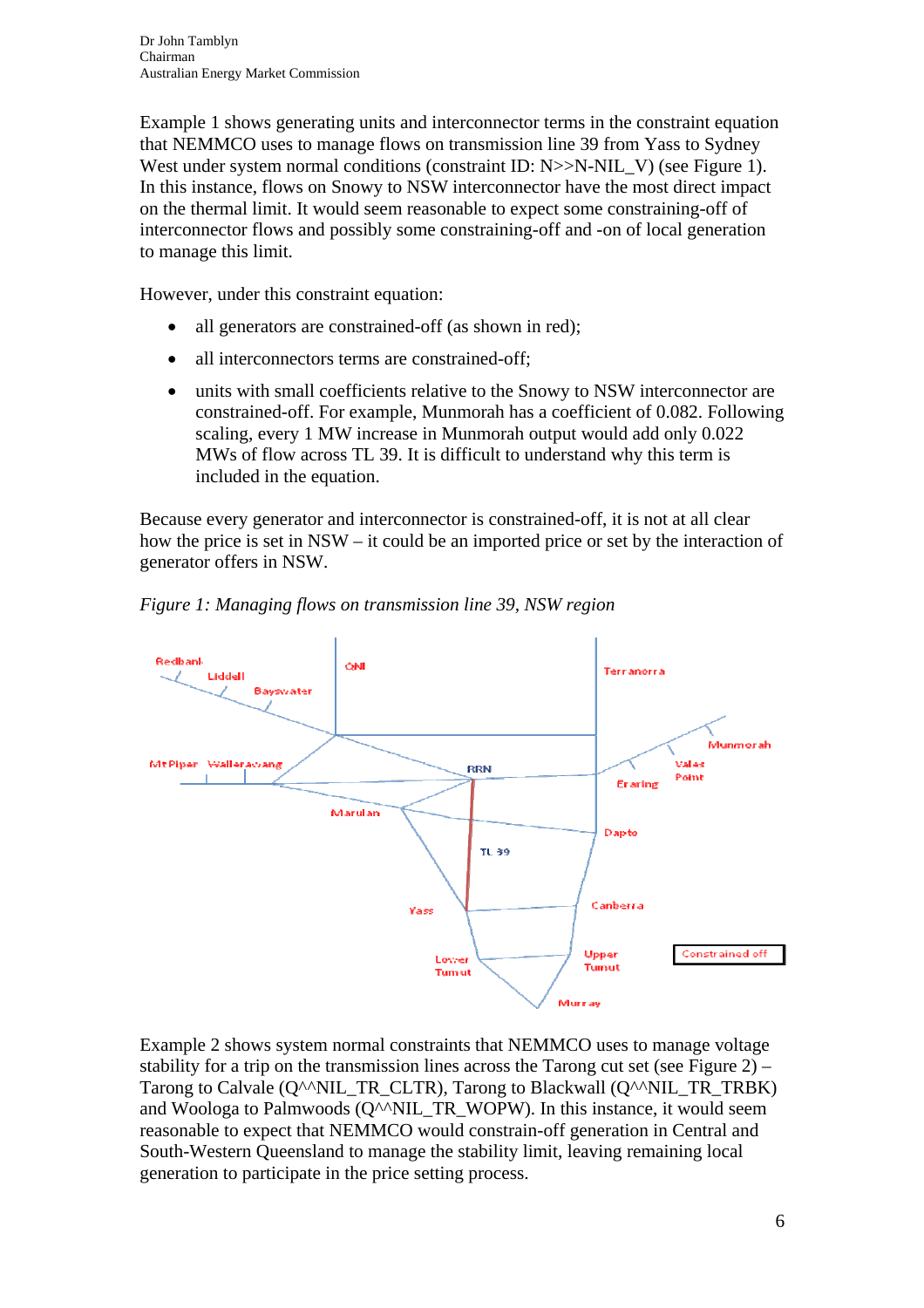Key points to note:

- all interconnectors are constrained-off:
- all Queensland generators are constrained-off (as shown in red);
- even those generators located close to the regional reference node on the local side of the constraint cut set are constrained-off (Swanbank A and B and Wivenhoe);

Again, constraining-off of all interconnectors and all Queensland plant makes it difficult to calculate how the price is set when any of these constraints bind.

*Figure 2: Managing voltage stability across the Tarong cut set, Queensland region* 



Example 3 shows an outage of one of the Hazelwood to South Morang (500 kV) lines and the constraint equation to avoid transient instability on the 500 kV network for a fault and trip of an additional Hazelwood to South Morang line (V::H\_HWSMVA\_R) (see Figure 3). In this case, generation in the Latrobe Valley would seem to have the greatest direct impact on the limit in the 500 kV system.

Key point to note:

- all interconnectors to and from Victoria are constrained;
- nearly all generation in the 220 kV network is constrained-on (shown in blue);
- the Latrobe Valley generation connected to the 500 kV network is not included in the equation (shown in green).

In this case, the Latrobe Valley generation is able to set the price in Victoria even though this generation can contribute significantly to the constraint. It is not clear why Basslink, which shares a common point of connection with the Latrobe generators, is constrained-off when the constraint binds.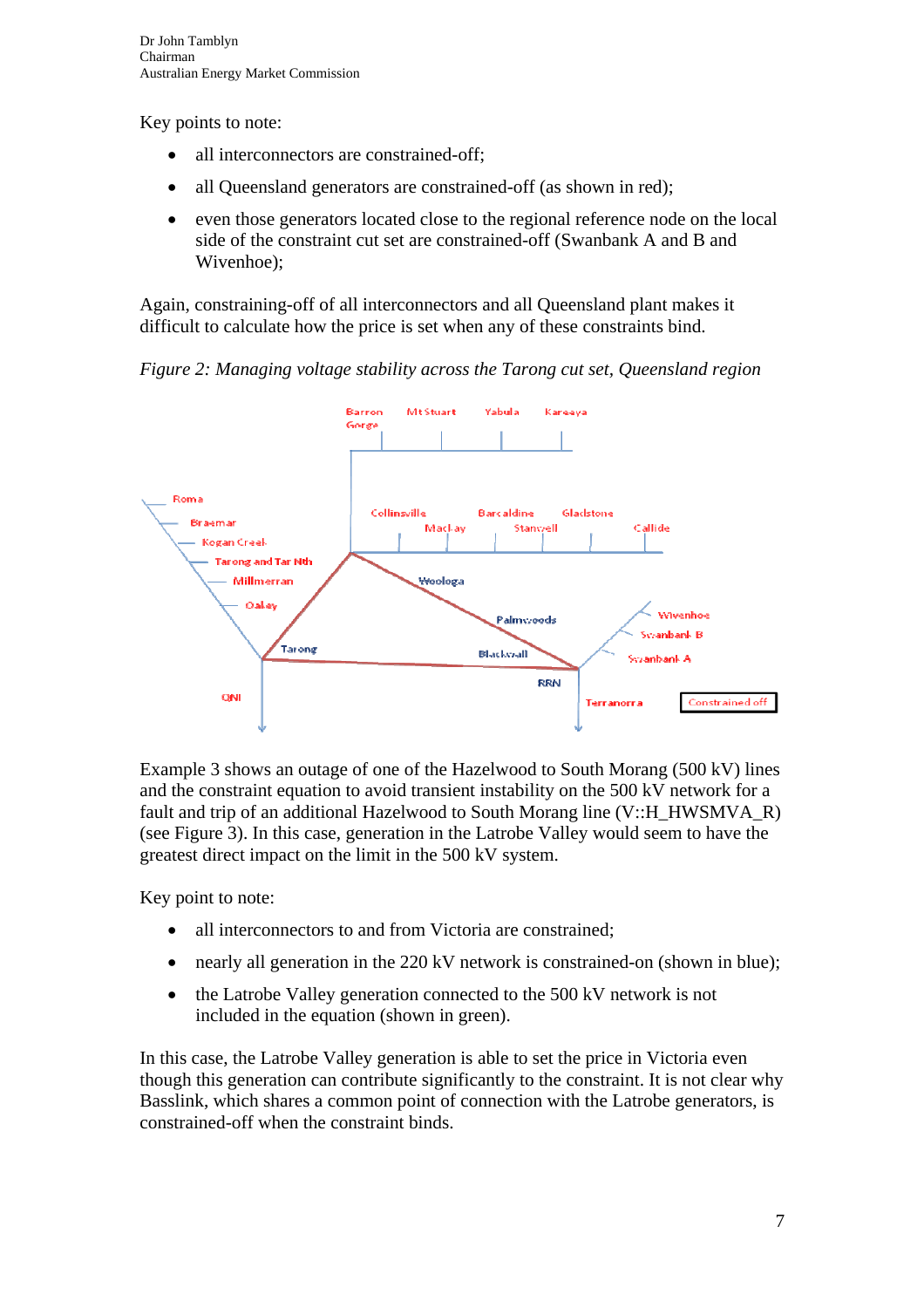

*Figure 3: Managing transient stability, Hazelwood to South Morang lines, Victoria* 

Improving the degree of transparency in the constraint setting process would make it clearer to all participants what are the reasons and circumstances for implementing alternative constraint equation formulations.

#### **Recommendation 7: Constraint formulation processes**

Macquarie Generation welcomes the Commission's recommendations for the development of guidelines outlining the methodology and process to be followed when developing, formulating and implementing constraint equations.

Macquarie Generation believes these recommendations could be strengthened by setting up an independent review and audit of existing NEMMCO processes. It is only through an independent process, conducted by a reputable organisation with no previous links with NEMMCO's constraint formulation procedures, that participants would establish a high level of confidence that the constraint guidelines were thorough and reasonable.

The independent review should have a number of tasks.

First, the review should establish what are the objectives that the constraint formulation process is trying to achieve (as discussed in the previous section). The review should ensure that the constraint guidelines are targeted at achieving those objectives and place explicit limits on the circumstances in which NEMMCO is able to alter constraint formulations.

Second, the review should examine the costs and benefits of current NEMMCO practices. For example, the review should consider whether the current treatment of coefficients for inclusion in constraint equations for both generators (0.07 after scaling) and interconnectors (0.1 after scaling) are appropriate. The question needs to be asked whether these coefficients could be raised to reduce the impact of constraining-on and -off on the price setting mechanism without jeopardising the objectives of the constraint formulation process.